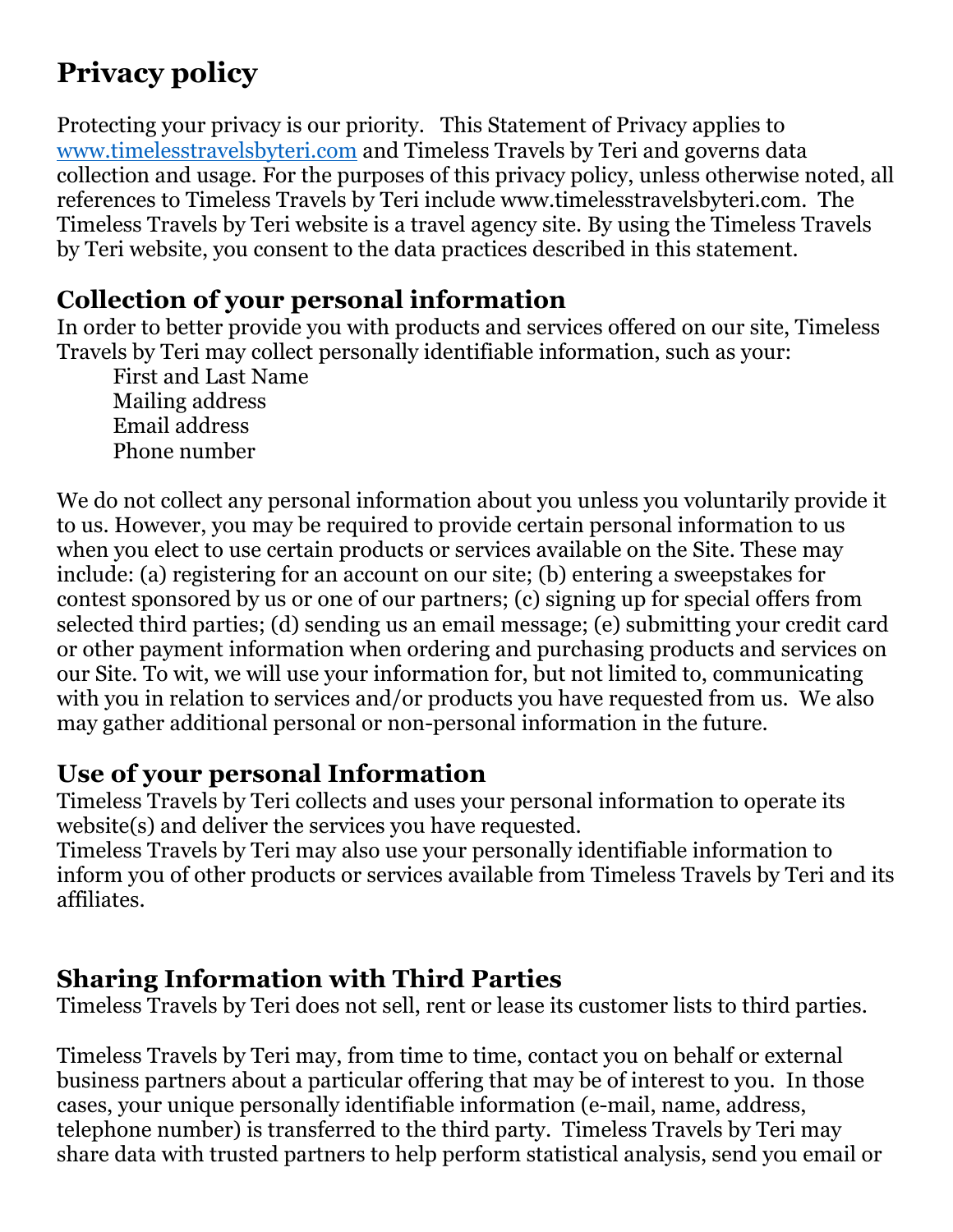postal mail, provide customer support, or arrange for deliveries. All such third parties are prohibited from using your personal information except to provide these services to Timeless Travels by Teri, and they are required to maintain the confidentiality of your information.

Timeless Travels by Teri may disclose your personal information, without notice if required to do so by law or in the good faith belief that such action is necessary to: (a) conform to the edicts of the law or comply with legal process served on Timeless Travels by Teri or the site; (b) protect and defend the rights or property of Timeless Travels by Teri; and/or (c) act under exigent circumstances to protect the personal safety of users of Timeless Travels by Teri, or the public.

#### **Tracking User Behavior**

Timeless Travels by Teri may keep track of the websites and pages our users visit within Timeless Travels by Teri, in order to determine what Timeless Travels by Teri services are the most popular. This data is used to deliver customized content and advertising within Timeless Travels by Teri to customers whose behavior indicates that they are interested in a particular subject area.

# **Automatically Collected Information**

Information about your computer hardware and software may be automatically collected by Timeless Travels by Teri. This information can include: your IP address, browser type, domain names, access times and referring website addresses. This information is used for the operation of the service, to maintain quality of the service, and to provide general statistics regarding use of the Timeless Travels by Teri website.

# **Use of Cookies**

The Timeless Travels by Teri website may use "cookie" to help you personalize your online experience. A cookie is a text file that is placed on your hard disk by a web page server. Cookies cannot be used to run programs or deliver viruses to your computer. Cookies are uniquely assigned to you, and can only be read by a web server in the domain that issued the cookie to you.

One of the primary purposes of cookies is to provide a convenience feature to save you time. The purpose of a cookie is to tell the Web server that you have returned to a specific page. For example, if you personalize Timeless Travels by Teri pages, or register with Timeless Travels by Teri site or services, a cookie helps Timeless Travels by Teri to recall your specific information on subsequent visits. This simplifies the process of recording your personal information, such as billing address, shipping address, and so on. When you return to the same Timeless Travels by Teri website, the information you previously provided can be retrieved, so you can easily use the Timeless Travels by Teri features that you customized.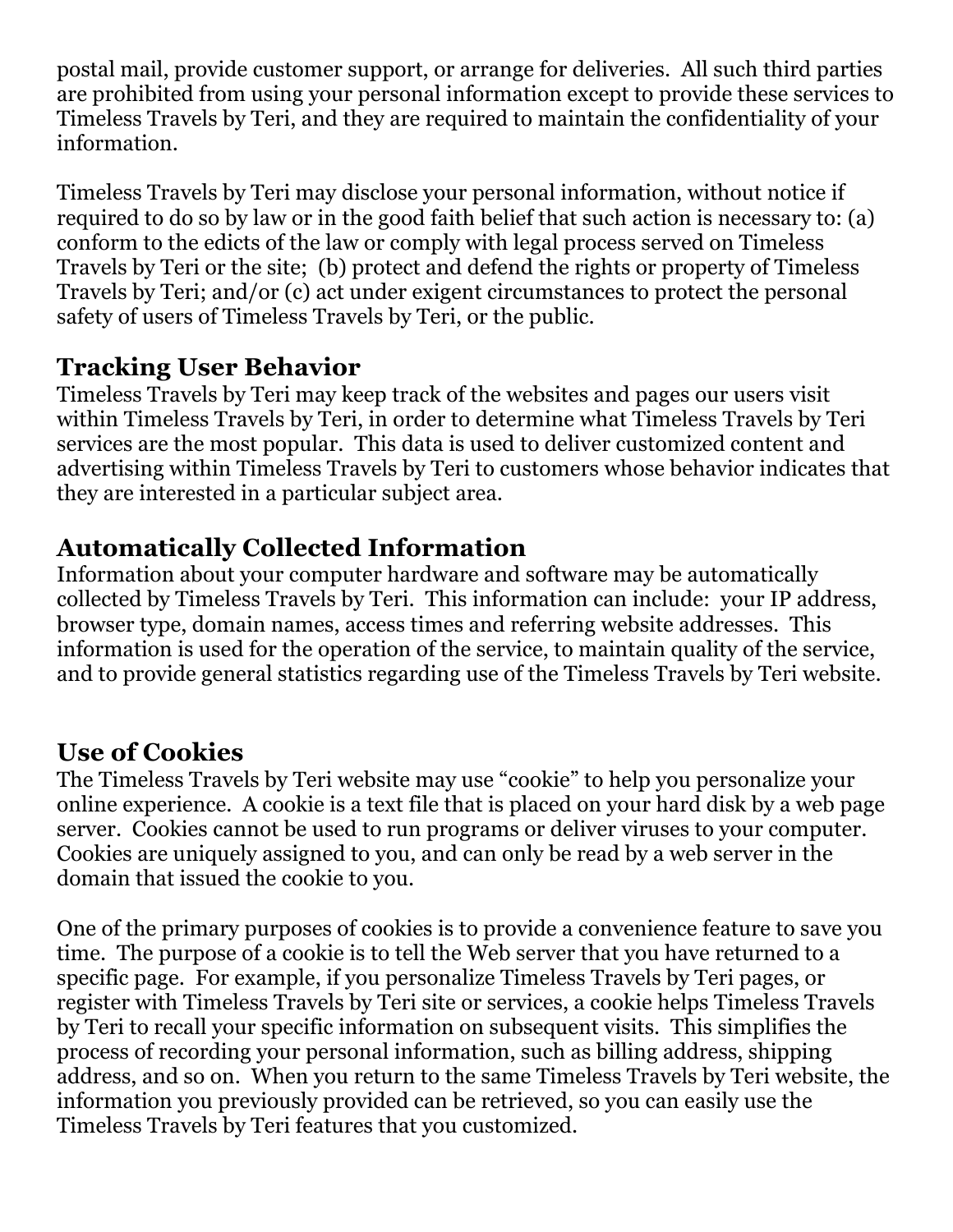You have the ability to accept or decline cookies. Most Web browsers automatically accept cookies, but you can usually modify your browser setting to decline cookies if you prefer. If you choose to decline cookies, you may not be able to fully experience the interactive features of the Timeless Travels by Teri services or websites you visit.

# **Links**

This website contains links to other sites. Please be aware that we are not responsible for the content or privacy practices of such other sites. We encourage our users to be aware when they leave our site and to read the privacy statements of any other site that collects personally identifiable information.

# **Children Under Thirteen**

Timeless Travels by Teri does not knowingly collect personally identifiable information from children under the age of thirteen. If you are under the age of thirteen, you must ask your parent or guardian for permission to use this website.

## **Disconnecting your Timeless Travels by Teri account from Third Party Websites**

You will be able to connect your Timeless Travels by Teri account to third party accounts. BY CONNECTING YOUR TIMELESS TRAVELS BY TERI ACCOUNT TO YOUR THIRD PARTY ACCOUNT, YOU ACKNOWLEDGE AND AGREE THAT YOU ARE CONSENTING TO THE CONTINUOUS RELEASE OF INFORMATION ABOUT YOU TO OTHERS (IN ACCORDANCE WITH YOUR PRIVACY SETTINGS ON THOSE THIRD PARTY SITES). IF YOU DO NOT WANT INFORMATION ABOUT YOU, INCLUDING PERSONALLY IDENTIFYING INFORMATION, TO BE SHARED IN THIS MANNER, DO NOT USE THIS FEATURE. You may disconnect your account from a third party account at any time. Users may learn how to disconnect their accounts from third-party websites by visiting their "My Account" page. Users may also contact us via email.

# **Opt-Out & Unsubscribe from Third Party Communications**

We respect your privacy and give you an opportunity to opt-out of receiving announcements of certain information. Users may opt-out of receiving any or all communications from third party partners of Timeless Travels by Teri by contacting us here: info@timelesstravelsbyteri.com.

## **E-mail Communications**

From time to time, Timeless Travels by Teri may contact you via email for the purpose of providing announcements, promotional offers, alerts, confirmations, surveys, and/or general communication. I order to improve our Services, we may receive a notification when you open an email from Timeless Travels by Teri or click on a link therein.